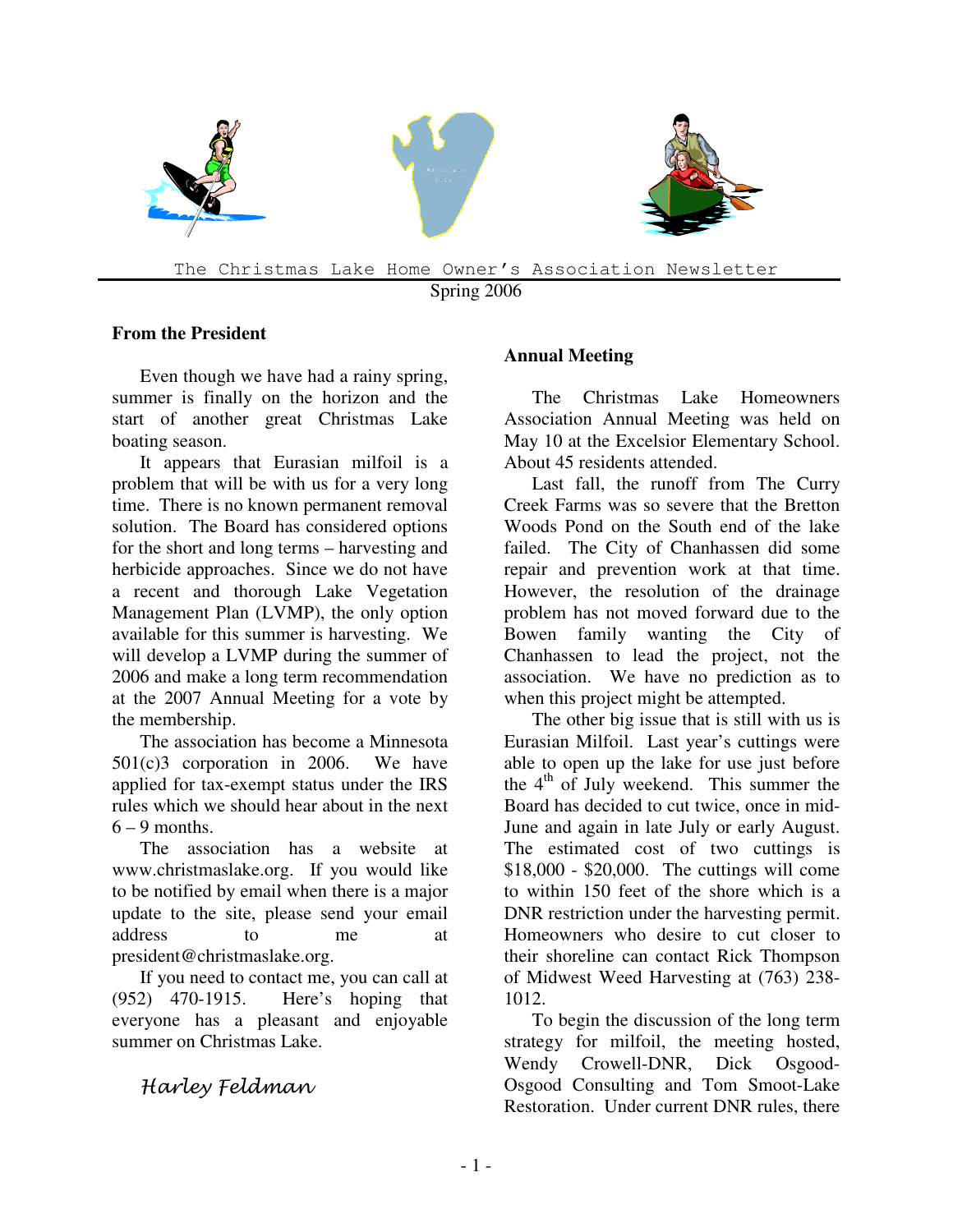is a limit of harvesting of 50% of the lake's littoral area and a limit of 15% of the littoral area to be treated by herbicides. By developing a LVMP and working with the DNR, a variance can be granted to these limits. Harvesting and herbicides were both discussed as to their benefits and risks. The DNR has a grant program for helping defer the cost of lake treatments for lakes that they select (eight lakes chosen for 2006 grants). The Board recommended that a LVMP at a cost of \$6,000 will be completed in 2006. Additional research and consultation with the DNR will result in a long term recommendation to the membership at the 2007 annual meeting.

Maureen Bruce is looking for people to contribute time and money for a project to document the history of Christmas Lake. Please contact Maureen if you are interested in helping.

All of the information covered at the annual meeting is contained in the PowerPoint slides available at the website.

### **8 th Annual Christmas Lake Run/Walk**

The 8<sup>th</sup> Annual Christmas Lake Fun Run/Walk will be held on Memorial Day at 9:00. Last year, we contributed \$2395 to Intercongregational Communities Food Shelf for food and housing.

This is a great opportunity to see friends and neighbors after the long winter. The proceeds will be sent to a deserving charity chosen by the Association Board members. Suggestions are welcome.

### **Annual Dues**

This year's dues are based on two milfoil harvestings and the cost of creating the LVMP. The dues associated with milfoil harvesting are \$250 per household and the LVMP will be assessed at \$50 per household for a total of \$300. This level of funding should keep the association reserve at \$30,000 in preparation for the possibility of the Curry Creek Farms project. Please remit your check for \$300 to the Association Treasurer, Doug Punke, 20695 Radisson Inn Road, Shorewood, MN 55331. Since we would all like the milfoil problem to be minimized, the Board is shooting for 100% dues collection. All households with fully paid dues will receive a copy of "Christmas Lake: An Album".

# **July 4th Activities**

Last year's theme for the parade and dock contest was "Animated Movies". There were many outstanding entries. Below are pictures of the winning entries and the annual poem. The 2006 theme is "Disney Movies". Please let me know if you would like to volunteer to host the after parade party.